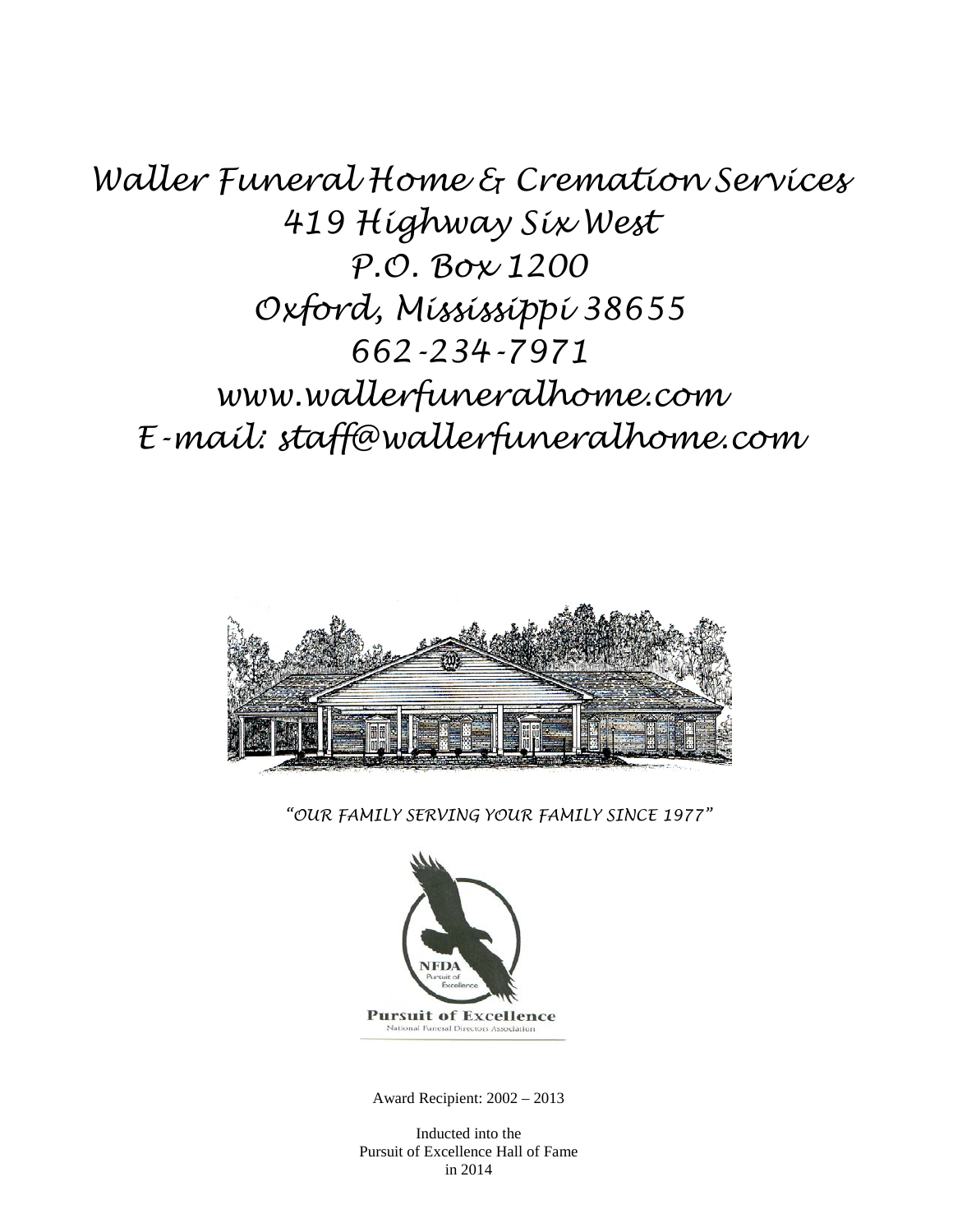# WALLER FUNERAL HOME HIGHWAY SIX WEST P. O. BOX 1200 OXFORD, MISSISSIPPI 38655 662-234-7971

THANK YOU FOR PLACING YOUR TRUST AND CONFIDENCE IN WALLER FUNERAL HOME. WE OFFER OUR SINCERE CONDOLENCES FOR THE LOSS OF YOUR LOVED ONE AND WILL HELP BY PROVIDING COMPASSIONATE, CAPABLE, AND PROFESSIONAL SERVICES. WE REQUEST YOUR COOPERATION AND PATIENCE AS YOU ASSIST US IN MAKING ARRANGEMENTS AND IN COMPLETING IMPORTANT RECORDS.

THE ATTACHED SHEETS REQUEST INFORMATION NEEDED ABOUT THE DECEASED. PLEASE COMPLETE AND BRING THE INFORMATION TO THE ARRANGEMENTS CONFERENCE. EVERY ITEM INCLUDED IS NEEDED EITHER IN PLANNING THE FUNERAL/BURIAL SERVICES, IN SUPPLYING INFORMATION REQUESTED BY THE NEWSPAPERS, OR IN COMPLETING THE DEATH CERTIFICATE. UNLESS YOU REQUEST OTHERWISE, WE WILL SUPPLY THE USUAL INFORMATION TO THE APPROPRIATE NEWSPAPERS. WE WILL ALSO REQUEST THE DESIRED NUMBER OF CERTIFIED DEATH CERTIFICATES. IF YOU HAVE ANY QUESTIONS ABOUT THE NEED FOR THE INFORMATION REQUESTED OR ABOUT THE ANSWERS REQUIRED, PLEASE CALL US (662)234-7971 OR ASK DURING THE ARRANGEMENTS CONFERENCE.

> "AN OXFORD TRADITION" "OUR FAMILY SERVING YOUR FAMILY SINCE 1977"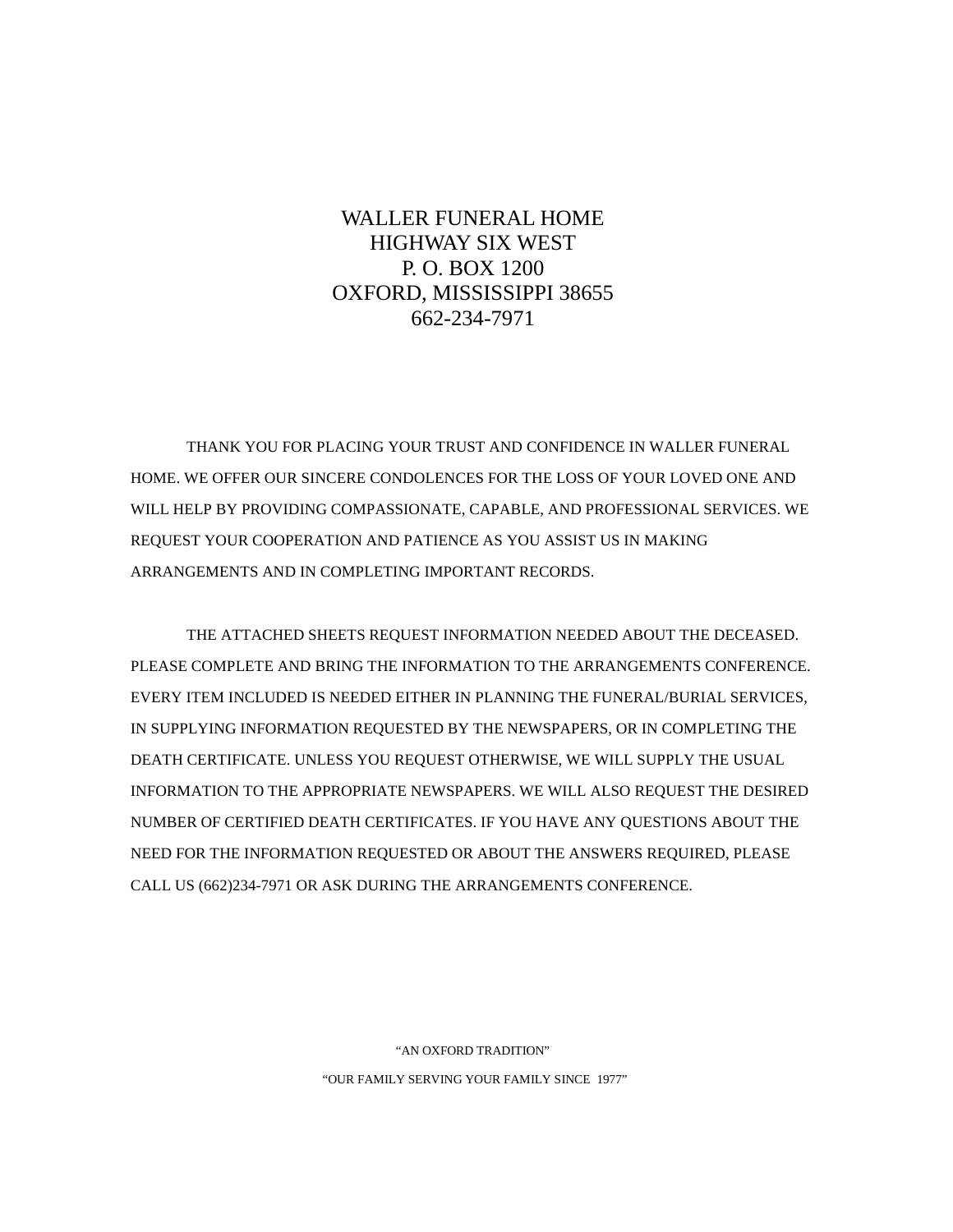### WALLER FUNERAL HOME P.O. BOX 1200 OXFORD, MISSISSIPPI 38655  $(662)234-7971$

## PLEASE PRINT

|                                                                 |            | FIRST NICKNAME MIDDLE MAIDEN LAST |  |  |                                                                                                                                                                        |  |
|-----------------------------------------------------------------|------------|-----------------------------------|--|--|------------------------------------------------------------------------------------------------------------------------------------------------------------------------|--|
|                                                                 |            |                                   |  |  |                                                                                                                                                                        |  |
|                                                                 |            |                                   |  |  |                                                                                                                                                                        |  |
|                                                                 |            |                                   |  |  |                                                                                                                                                                        |  |
|                                                                 |            |                                   |  |  |                                                                                                                                                                        |  |
|                                                                 |            |                                   |  |  |                                                                                                                                                                        |  |
|                                                                 |            |                                   |  |  |                                                                                                                                                                        |  |
|                                                                 |            |                                   |  |  |                                                                                                                                                                        |  |
|                                                                 |            |                                   |  |  |                                                                                                                                                                        |  |
|                                                                 |            |                                   |  |  |                                                                                                                                                                        |  |
|                                                                 |            |                                   |  |  |                                                                                                                                                                        |  |
|                                                                 |            |                                   |  |  |                                                                                                                                                                        |  |
|                                                                 | OCCUPATION |                                   |  |  |                                                                                                                                                                        |  |
| (IF RETIRED, LAST PLACE OF EMPLOYMENT)                          |            |                                   |  |  |                                                                                                                                                                        |  |
|                                                                 |            |                                   |  |  |                                                                                                                                                                        |  |
|                                                                 |            |                                   |  |  | FATHER'S FULL NAME <b>All ACCEPTS</b>                                                                                                                                  |  |
|                                                                 |            |                                   |  |  |                                                                                                                                                                        |  |
|                                                                 |            |                                   |  |  |                                                                                                                                                                        |  |
|                                                                 |            |                                   |  |  | $\begin{tabular}{c} DATE & \textcolor{red}{\bf{TIME}} \\ \hline \textcolor{red}{\bf{DATE} and TIME TO BE DETERMINED AT TIME OF ARRANGEMENTS CONFERENCE} \end{tabular}$ |  |
|                                                                 |            |                                   |  |  |                                                                                                                                                                        |  |
|                                                                 |            |                                   |  |  |                                                                                                                                                                        |  |
|                                                                 |            |                                   |  |  | MINISTER(S)                                                                                                                                                            |  |
|                                                                 |            |                                   |  |  |                                                                                                                                                                        |  |
|                                                                 |            |                                   |  |  |                                                                                                                                                                        |  |
|                                                                 |            |                                   |  |  | MUSIC NAMES OF SONGS                                                                                                                                                   |  |
| DATE & TIME TO BE DETERMINED AT TIME OF ARRANGEMENTS CONFERENCE |            |                                   |  |  |                                                                                                                                                                        |  |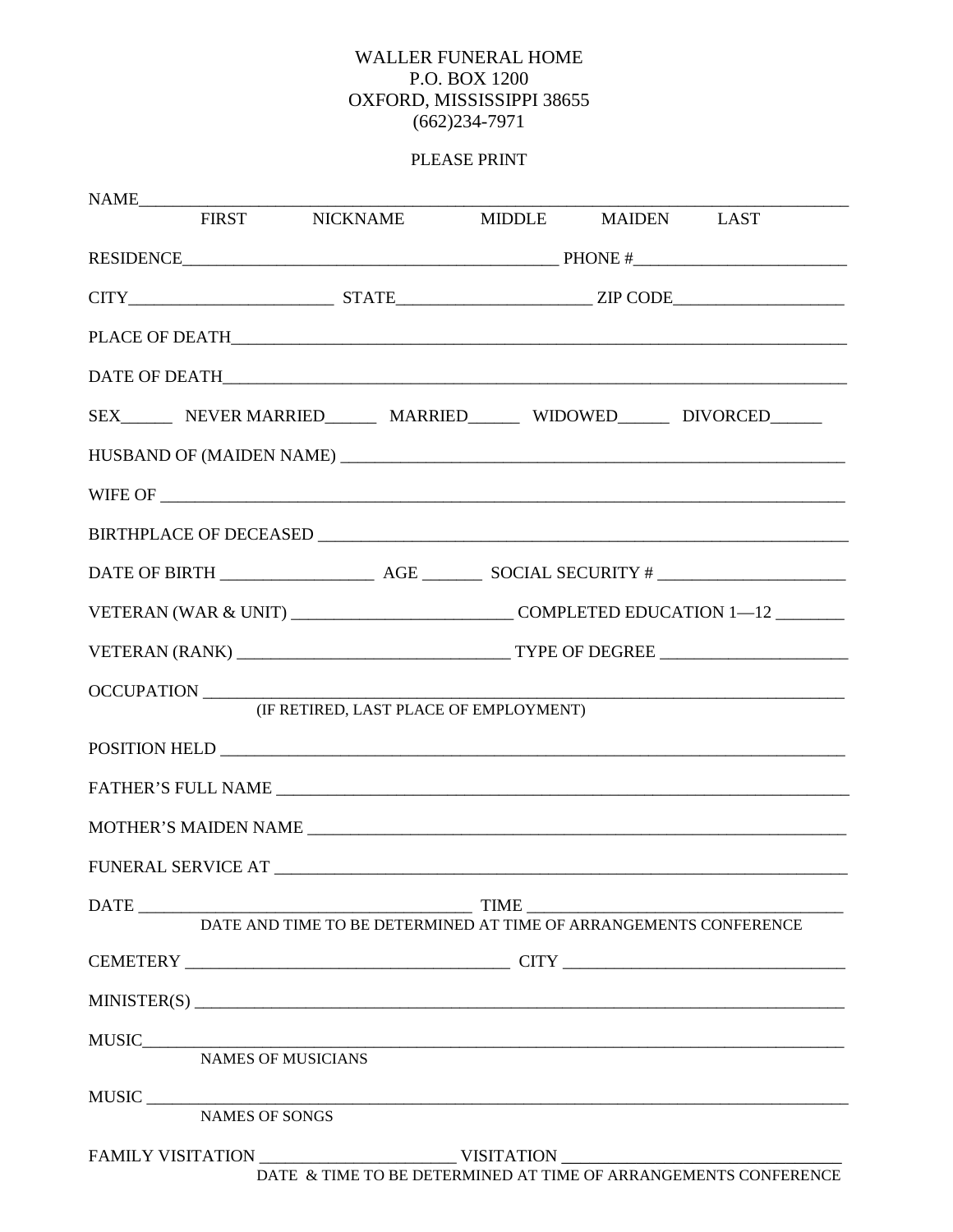#### MEMORIALS

#### COMPLETE WITH MAILING ADDRESS IF POSSIBLE

NAME OF FLORIST TO SUPPLY FAMILY FLOWERS

WOULD YOU LIKE A HAIRDRESSER? IF SO, PLEASE GIVE:

ACTIVE PALL BEARERS (6-8) PLEASE LIST FULL NAMES AND PHONE NUMBERS IF YOU WOULD LIKE US TO CALL FOR YOU. NAMES CAN BE SUPPLIED LATER DURING THE DAY.

#### HONORARY PALL BEARERS (IF DESIRED) PLEASE LIST FULL NAMES AND PHONE NUMBERS IF YOU WOULD LIKE US TO CALL FOR YOU. NAMES CAN BE SUPPLIED LATER DURING THE DAY.

BACKGROUND INFORMATION: CHURCH MEMBERSHIP, CLUBS, CIVIC OR CHARITABLE WORK,  $ETC.$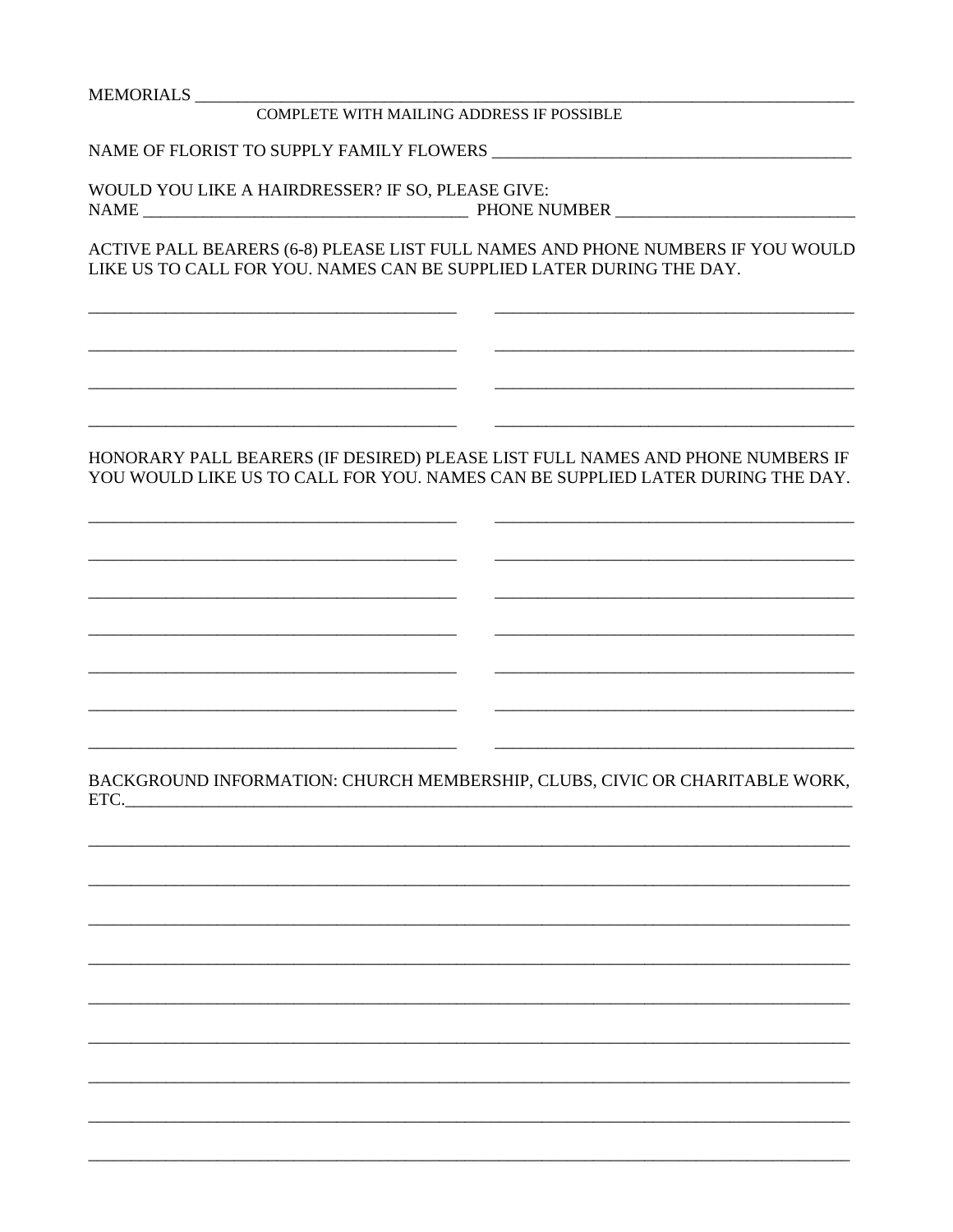#### **SURVIVING RELATIVES**

| DAUGHTERS                                                                        |
|----------------------------------------------------------------------------------|
|                                                                                  |
|                                                                                  |
|                                                                                  |
|                                                                                  |
| ,我们也不能在这里的,我们也不能不能不能不能不能不能不能不能不能不能不能不能不能不能不能不能不能。""我们的是我们的,我们也不能不能不能不能不能不能不能不能不能 |
| SONS                                                                             |
|                                                                                  |
|                                                                                  |
|                                                                                  |
|                                                                                  |
|                                                                                  |
| SISTERS                                                                          |
|                                                                                  |
|                                                                                  |
|                                                                                  |
|                                                                                  |
|                                                                                  |
| <b>BROTHERS</b>                                                                  |
|                                                                                  |
|                                                                                  |
|                                                                                  |
|                                                                                  |
|                                                                                  |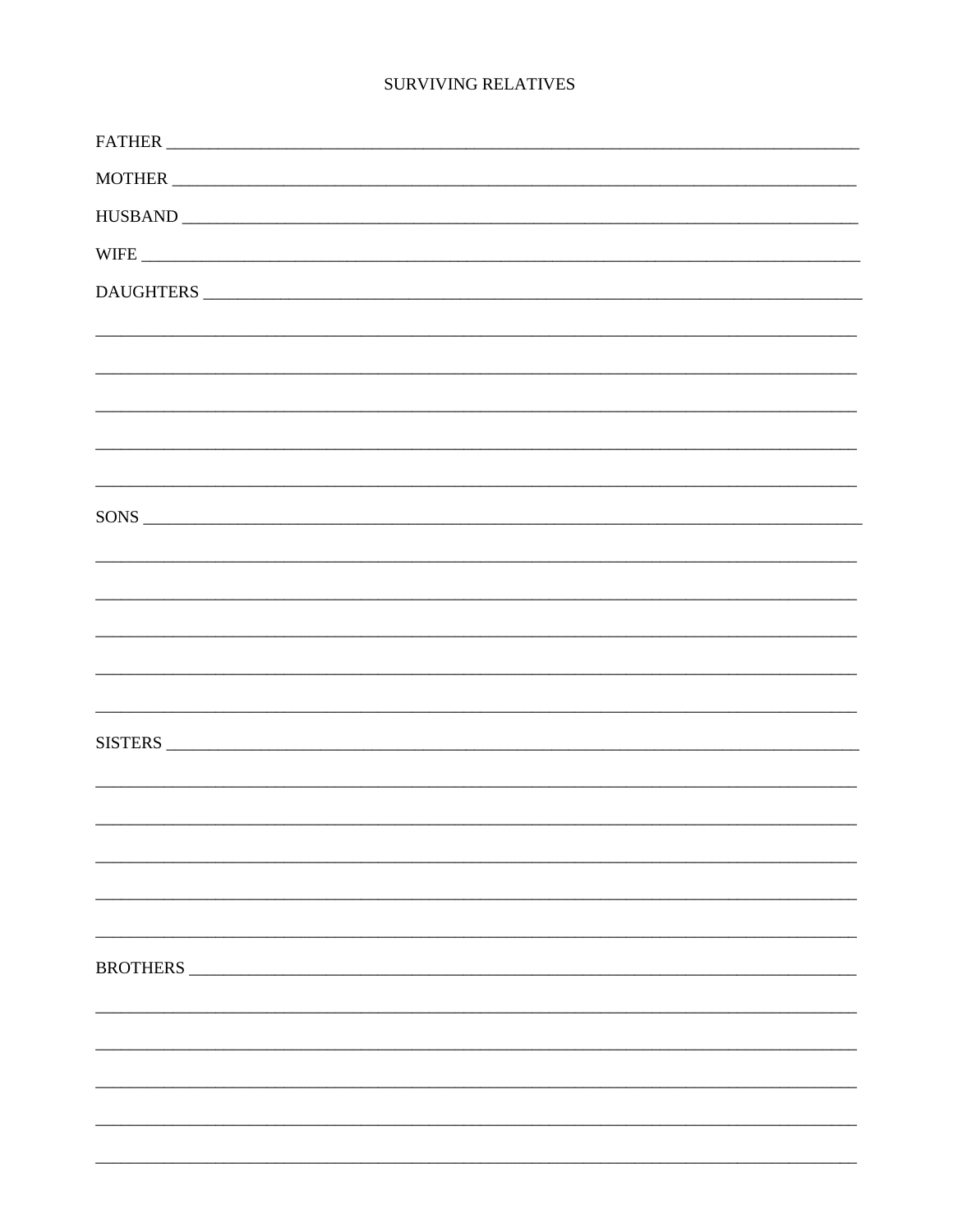NUMBER OF GRANDCHILDREN\_\_\_\_\_\_\_\_\_\_\_\_ NUMBER OF GREAT GRANDCHILDREN\_\_\_\_\_\_\_\_\_\_\_\_\_ NUMBER OF GREAT GREAT GRANDCHILDREN\_\_\_\_\_\_\_\_\_\_\_\_\_\_ NAMES OF SURVIVING GRANDPARENTS\_\_\_\_\_\_\_\_\_\_\_\_\_\_\_\_\_\_\_\_\_\_\_\_\_\_\_\_\_\_\_\_\_\_\_\_\_\_\_\_\_\_\_\_\_\_\_ \_\_\_\_\_\_\_\_\_\_\_\_\_\_\_\_\_\_\_\_\_\_\_\_\_\_\_\_\_\_\_\_\_\_\_\_\_\_\_\_\_\_\_\_\_\_\_\_\_\_\_\_\_\_\_\_\_\_\_\_\_\_\_\_\_\_\_\_\_\_\_\_\_\_\_\_\_\_\_\_\_\_\_\_\_ \_\_\_\_\_\_\_\_\_\_\_\_\_\_\_\_\_\_\_\_\_\_\_\_\_\_\_\_\_\_\_\_\_\_\_\_\_\_\_\_\_\_\_\_\_\_\_\_\_\_\_\_\_\_\_\_\_\_\_\_\_\_\_\_\_\_\_\_\_\_\_\_\_\_\_\_\_\_\_\_\_\_\_\_\_ \_\_\_\_\_\_\_\_\_\_\_\_\_\_\_\_\_\_\_\_\_\_\_\_\_\_\_\_\_\_\_\_\_\_\_\_\_\_\_\_\_\_\_\_\_\_\_\_\_\_\_\_\_\_\_\_\_\_\_\_\_\_\_\_\_\_\_\_\_\_\_\_\_\_\_\_\_\_\_\_\_\_\_\_\_ IF YOU HAVE ANY QUESTIONS ABOUT THE FUNERAL SERVICE OR RELATED ITEMS, PLEASE MAKE NOTES SO WE CAN DISCUSS THEM AT THE ARRANGEMENTS CONFERENCE. \_\_\_\_\_\_\_\_\_\_\_\_\_\_\_\_\_\_\_\_\_\_\_\_\_\_\_\_\_\_\_\_\_\_\_\_\_\_\_\_\_\_\_\_\_\_\_\_\_\_\_\_\_\_\_\_\_\_\_\_\_\_\_\_\_\_\_\_\_\_\_\_\_\_\_\_\_\_\_\_\_\_\_\_\_ \_\_\_\_\_\_\_\_\_\_\_\_\_\_\_\_\_\_\_\_\_\_\_\_\_\_\_\_\_\_\_\_\_\_\_\_\_\_\_\_\_\_\_\_\_\_\_\_\_\_\_\_\_\_\_\_\_\_\_\_\_\_\_\_\_\_\_\_\_\_\_\_\_\_\_\_\_\_\_\_\_\_\_\_\_

\_\_\_\_\_\_\_\_\_\_\_\_\_\_\_\_\_\_\_\_\_\_\_\_\_\_\_\_\_\_\_\_\_\_\_\_\_\_\_\_\_\_\_\_\_\_\_\_\_\_\_\_\_\_\_\_\_\_\_\_\_\_\_\_\_\_\_\_\_\_\_\_\_\_\_\_\_\_\_\_\_\_\_\_\_

\_\_\_\_\_\_\_\_\_\_\_\_\_\_\_\_\_\_\_\_\_\_\_\_\_\_\_\_\_\_\_\_\_\_\_\_\_\_\_\_\_\_\_\_\_\_\_\_\_\_\_\_\_\_\_\_\_\_\_\_\_\_\_\_\_\_\_\_\_\_\_\_\_\_\_\_\_\_\_\_\_\_\_\_\_

\_\_\_\_\_\_\_\_\_\_\_\_\_\_\_\_\_\_\_\_\_\_\_\_\_\_\_\_\_\_\_\_\_\_\_\_\_\_\_\_\_\_\_\_\_\_\_\_\_\_\_\_\_\_\_\_\_\_\_\_\_\_\_\_\_\_\_\_\_\_\_\_\_\_\_\_\_\_\_\_\_\_\_\_\_

\_\_\_\_\_\_\_\_\_\_\_\_\_\_\_\_\_\_\_\_\_\_\_\_\_\_\_\_\_\_\_\_\_\_\_\_\_\_\_\_\_\_\_\_\_\_\_\_\_\_\_\_\_\_\_\_\_\_\_\_\_\_\_\_\_\_\_\_\_\_\_\_\_\_\_\_\_\_\_\_\_\_\_\_\_

\_\_\_\_\_\_\_\_\_\_\_\_\_\_\_\_\_\_\_\_\_\_\_\_\_\_\_\_\_\_\_\_\_\_\_\_\_\_\_\_\_\_\_\_\_\_\_\_\_\_\_\_\_\_\_\_\_\_\_\_\_\_\_\_\_\_\_\_\_\_\_\_\_\_\_\_\_\_\_\_\_\_\_\_\_

IF POSSIBLE, PLEASE BRING TO THE ARRANGEMENTS CONFERENCE CLOTHES TO DRESS THE DECEASED FOR BURIAL; OR, IF YOU PREFER, WE WILL SHOW YOU WHAT WE HAVE AVAILABLE FOR PURCHASE. CLOTHES SHOULD INCLUDE THE USUAL UNDERGARMENTS, OUTERGARMENTS, AND HOSE /SOCKS. WE SUGGEST LONG-SLEEVED GARMENTS FOR BOTH MEN AND WOMEN. WE ALSO SUGGEST A FULL SLIP FOR WOMEN. SHOES AND BELTS ARE NOT REQUIRED, BUT WE WILL USE THEM IF THEY ARE FURNISHED.